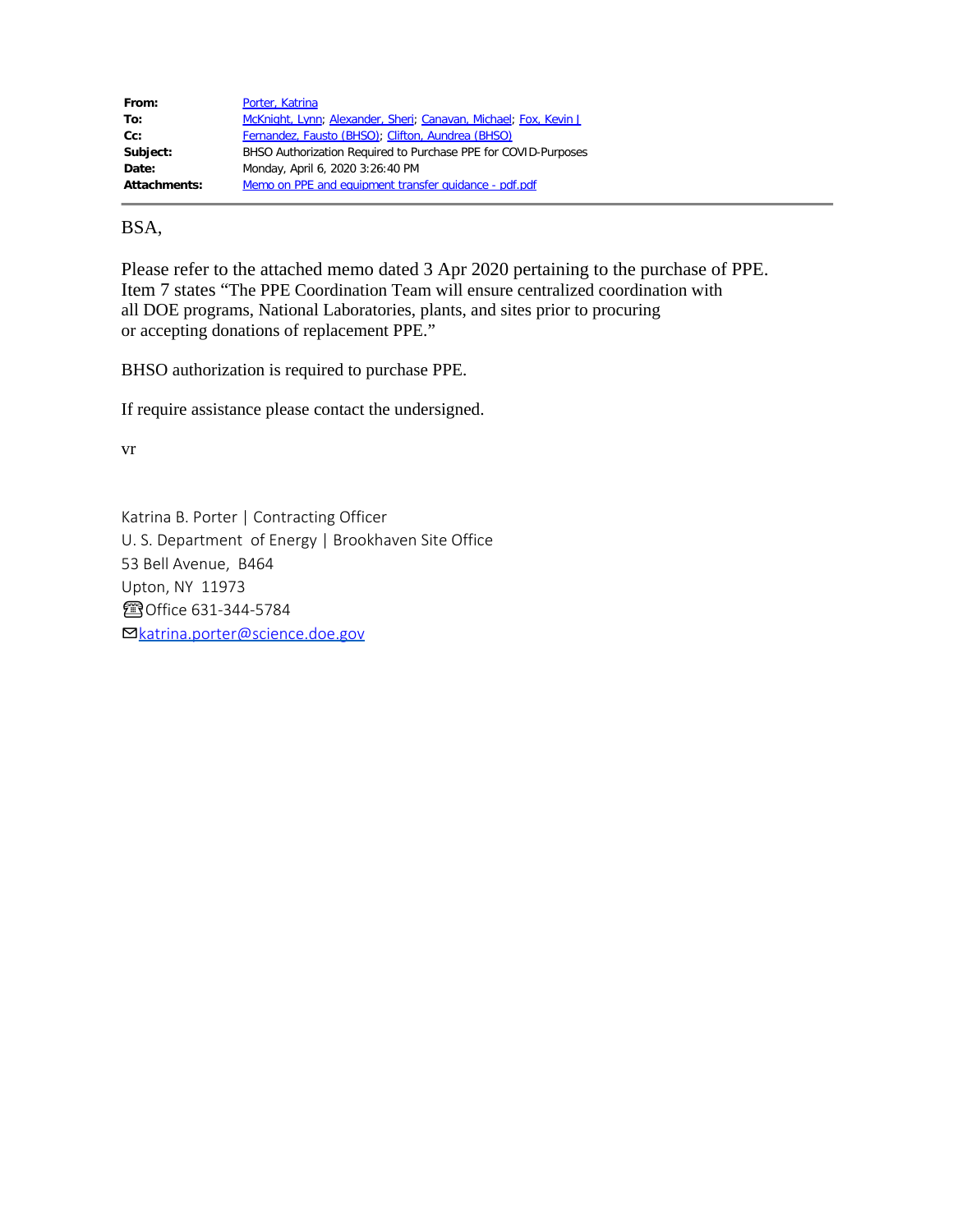

# **The Secretary of Energy**

Washington, DC 20585

April 3, 2020

MEMORANDUM FOR THE NATIONAL LABORATORY DIRECTORS, PROGRAM OFFICES AND FIELD SITES

FROM: DAN BROUILLETTE

SUBJECT: Temporary Department-wide Policy Regarding the Use, Transfer (Donations and Loans), Release, and Procurement of Personal Protective Equipment

## **Guidance for Personal Protective Equipment for COVID-19 Purposes**

The Department of Energy (DOE or Department) and our National Laboratories, plants, and sites have received numerous requests from State and local entities requesting donations or loans of personal protective equipment (PPE), such as Tyvek suits, masks, face shields, and gloves. Due to the ongoing COVID-19 pandemic, on March 13, 2020, the President made a nationwide [emergency determination](https://www.whitehouse.gov/briefings-statements/letter-president-donald-j-trump-emergency-determination-stafford-act/) for all States, Tribes, territories, and the District of Columbia pursuant to the Stafford Act.<sup>1</sup> Under this determination, the Federal Emergency Management Agency (FEMA), coordinates and directs Federal agencies in providing needed assistance under the Act. Any provision of PPE for disaster relief must be coordinated with the Federal Coordinating Officer appointed by FEMA, in accordance with 44 CFR 206.64.

The Department requires PPE for the safety of its workforce in conducting critical national security operations, scientific research in direct support of the COVID-19 response, and the cleanup of radioactive materials at many of its sites. I have asked for a Department-wide accounting of PPE needs and reserves, with the intention of ensuring the Department can meet its needs in the short-term. Any mission critical DOE need will first be addressed by redistribution within the Department to avoid impact to the national PPE supply chain. PPE that is determined to be excess to Departmental needs will be provided to FEMA, in a coordinated fashion, for its use in designated areas with the highest need.

The Department has established a PPE Coordination Team comprised of representatives from all Department components managing National Laboratories, sites, and plants, and in close coordination with local National Laboratory, plant, and site leadership. The PPE Coordination Team lead for the Department is Jim McConnell, the National Nuclear Security Administration's Associate Administrator for Safety, Infrastructure, and Operations (NA-50).

<sup>&</sup>lt;sup>1</sup> Section 501(b) of the Robert T. Stafford Disaster Relief and Emergency Assistance Act, 42 U.S.C. §§ 5121-5207.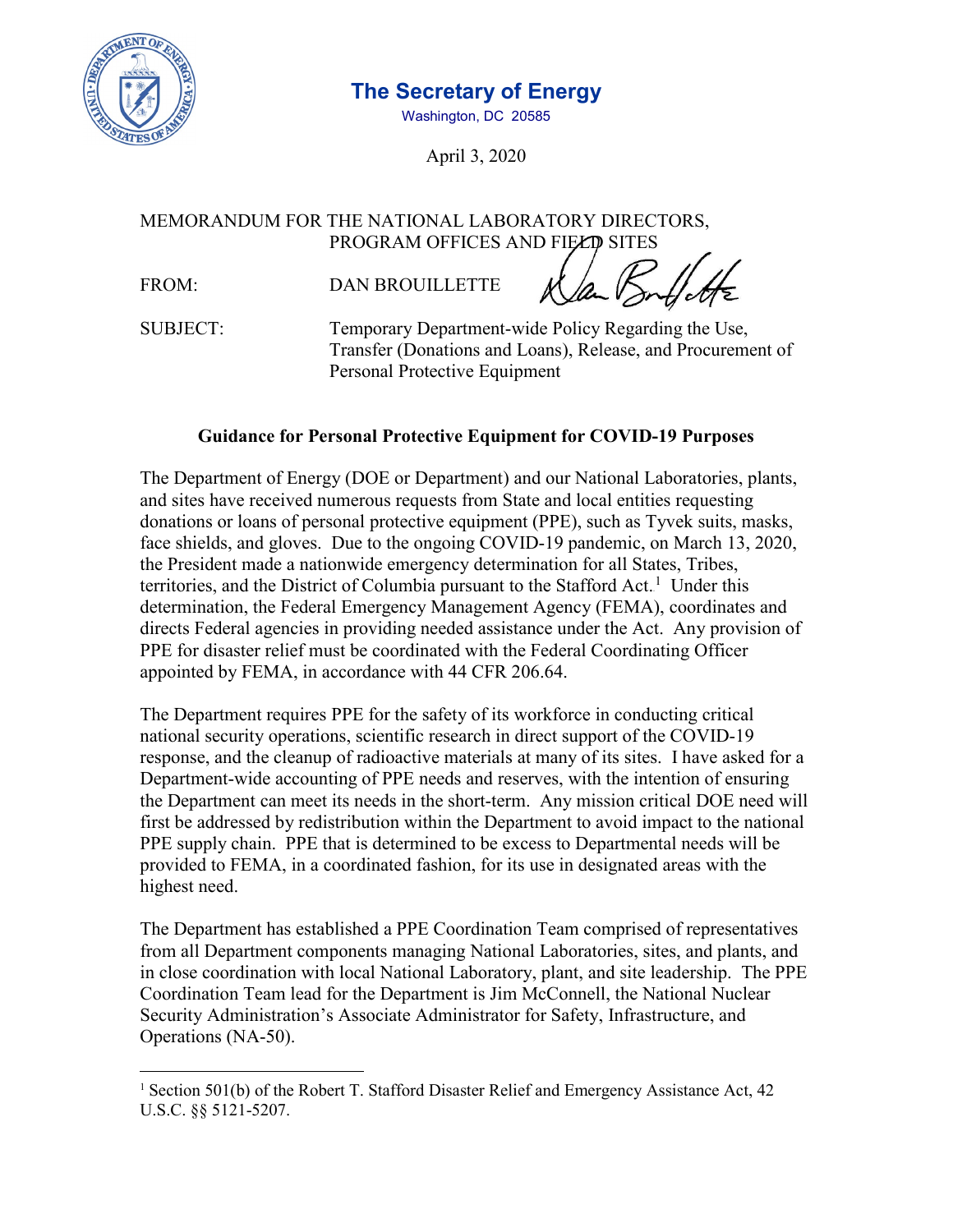#### GUIDANCE DIRECTIVES FOR LABS, PLANTS, and SITES:

- 1. DOE National Laboratories, plants, and sites are NOT authorized to directly negotiate the donation or transfer of PPE to requesting organizations; only the PPE Coordination Team can negotiate and coordinate any requests from local FEMA operational components.
- 2. Any requests for PPE from outside organizations should be directed to FEMA authorities and simultaneously reported to the Department through the PPE Coordination Team.
- 3. Requests for other property or assistance should also be reported to and authorized by the Department through the PPE Coordination Team prior to any loan or transfer.
- 4. DOE National Laboratories, plants, and sites shall report current PPE stocks and projected PPE needs as requested by the PPE Coordination Team.
- 5. The PPE Coordination Team will prioritize the Department's needs and direct the transfer of PPE Department-wide, including within all National Laboratories, plants, sites, and the Power Marketing Administrations in consultation with Department Leadership.
- 6. The Secretary, or the Secretary's designee, upon recommendation from the PPE Coordination Team, will determine what (if any) PPE will be released from the complex to FEMA stockpiles or to FEMA-directed sites or organizations.
- 7. The PPE Coordination Team will ensure centralized coordination with all DOE programs, National Laboratories, plants, and sites prior to procuring or accepting donations of replacement PPE.
- 8. Danny Field, NA-513, is the PPE Coordination Team POC for reporting and requests regarding PPE, property, and other assistance. If you have any questions for the PPE Coordination Team, you may contact Danny Field, at 301-221-8252, or by email at [danny.field@nnsa.doe.gov.](mailto:danny.field@nnsa.doe.gov)

### POLICY BACKGROUND

The following provides background information regarding legal authorities from which the above specific guidance has been derived.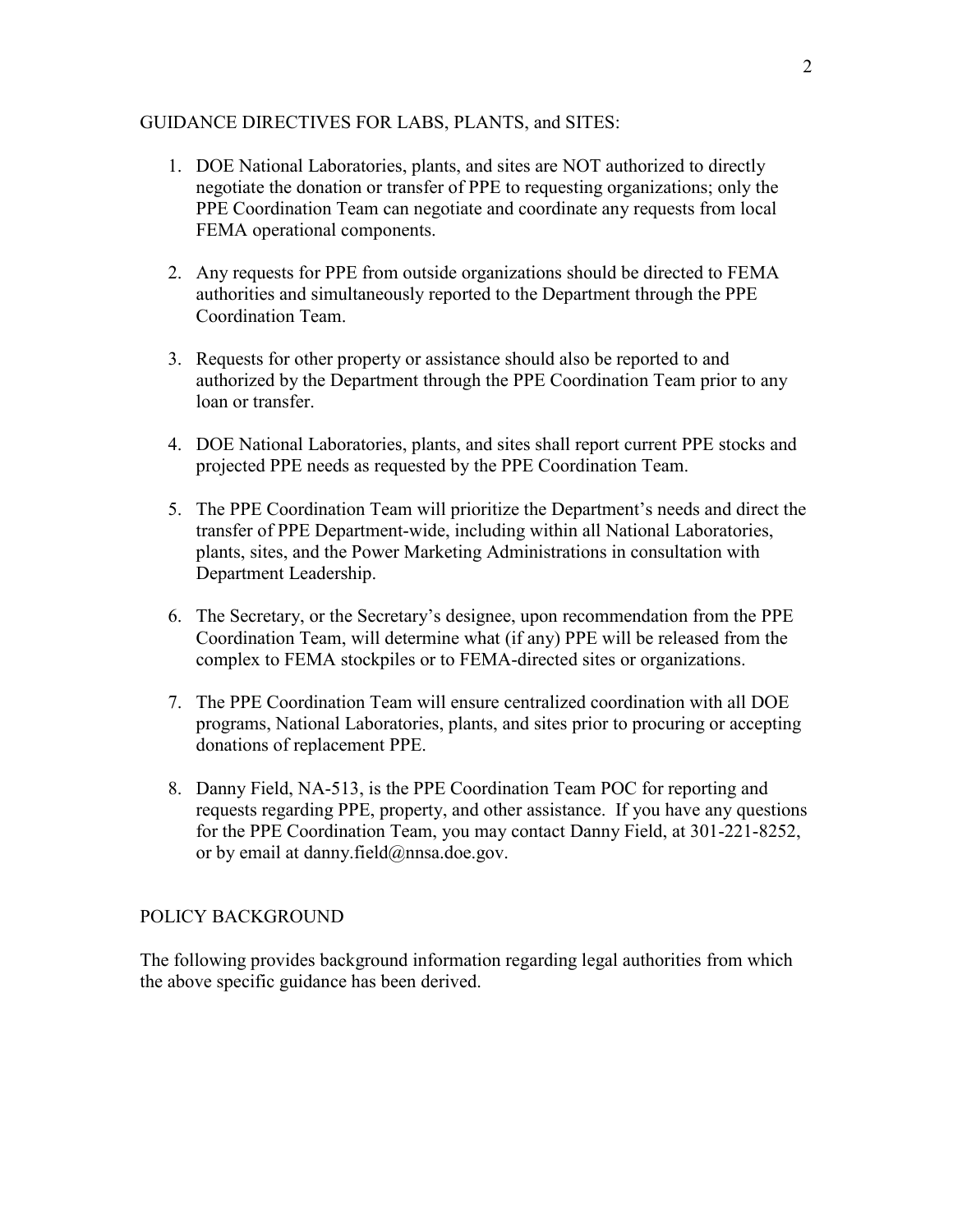The Federal Emergency Management Agency is the Lead Agency for Disaster Relief:

Any provision of personal property for disaster relief must be coordinated with the Federal Coordinating Officer appointed by FEMA, in accordance with 44 CFR 206.64. Consistent with Guidance Directive 1 above, no direct transfers or donations to local entities are allowed. Local officials should reach out to their respective State government office as well as the FEMA Federal Coordinating Officer with all received requests for assistance at [NBEOC@FEMA.DHS.GOV.](mailto:NBEOC@FEMA.DHS.GOV)

General Service Administration Disaster Relief Property Donation and Lending Options:

The General Services Administration (GSA) has informed Federal agencies that it has streamlined the process for eligible recipients to receive personal property during the current emergency. DOE National Laboratories, plants, or sites can *donate* "excess"<sup>2</sup> property the day following the date GSA has determined that the property is not needed for use by the Federal Government and is considered as "surplus."<sup>3</sup> (41 CFR 102-37.30). The State Agency for Surplus Property  $(SASP)^4$  handles the donation of most surplus property to eligible parties in States (41 CFR 102-37.35). The SASP can identify excess property for their use in GSA's excess property disposal system (GSAXcess) and request property under "COVID-19" requirement. GSA is making expedited surplus determinations to allow eligible recipients to receive the property when this requirement is identified.

DOE National Laboratories, plants, or sites may also *loan* excess personal property to State and local governments, with or without compensation and prior to reporting it as excess to GSA, in order to alleviate suffering and damage resulting from any emergency or major disaster. (41 CFR 102-36.370) If the loan involves property that has already been reported excess to GSA, the property may also be withdrawn from the disposal process for use by DOE in providing assistance in disaster relief. However, DOE is still responsible for recovery of such property after the loan term ends. *As a majority of PPE items are consumable items (Tyvek suits, masks, face shields, gloves) they are not eligible to be loaned.*

 $2$  Excess personal property means any personal property under the control of any Federal agency that is no longer required for that agency's needs or responsibilities, as determined by the agency head or designee. (40 CFR 102(3)).

<sup>&</sup>lt;sup>3</sup> Surplus personal property includes excess personal property not required to meet the needs or responsibilities by all Federal agencies as determined by GSA. (40 CFR 102(10)).

<sup>&</sup>lt;sup>4</sup> The SASP is the agency designated under State law to receive Federal surplus personal property for distribution to eligible donees within the State as provided for in 40 U.S.C. 549. A list SASPs is available at the following [GSA website.](https://www.gsa.gov/buying-selling/government-property-for-sale-or-disposal/personal-property-for-reuse-sale/for-state-agencies-and-public-orgs/state-agencies-for-surplus-property-sasp-contacts) A list of State Health Officials can be found at the following [website.](https://www.astho.org/Directory/)